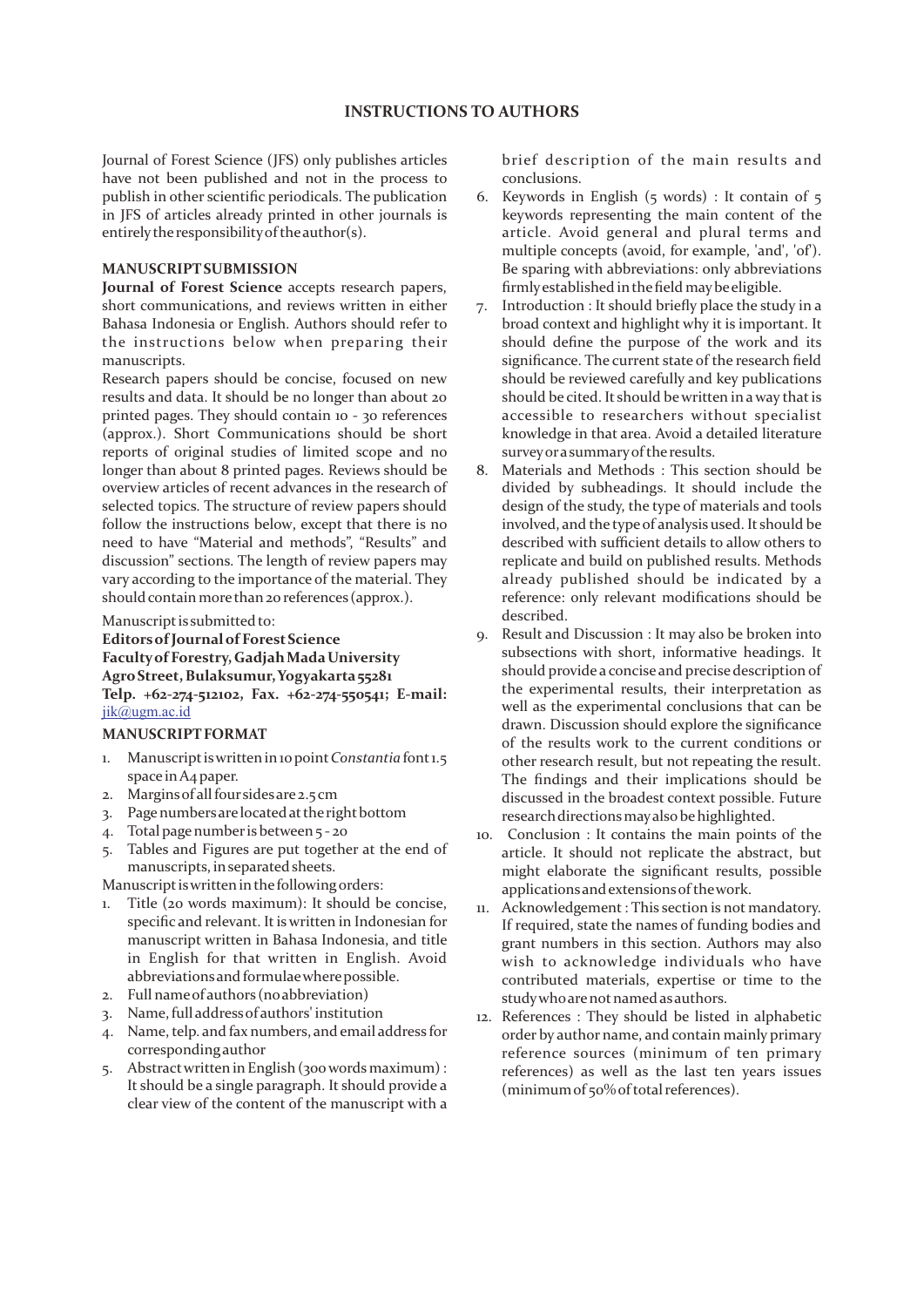13. Figures (in JPEG and Excel format) and Tables with the titles and other explanations. If a table or figure hasonlya fewdatapoints, incorporate thedata into thetext.

### **FIGURE**

**Illustration**; can be in the form of figures arranged professionally, manually or digitally. All figures should be inthe formof JPEG.

**Graph**; maximumof 8.5 cmwidemadeusing *Microsoft Excel* program*.* Numbers and characters for figure explanation written in *Constantia* font 9 point size.

### **TABLE**

Numbers and characters in title and explanation written in in *Constantia* font 9 point size. Abbreviation and any note necessary are written in the below of the table

# **PHOTOGRAPHS**

Authors are advised to supply photograph with good contrast either in coloured or black and white and related to the text, must be titled and given clear remarks in numbered figure.

# **CITATIONS**

### **In-textcitations**

- Ensure that all references cited in text are listed in Literature Cited and vice versa. The citations follow *Conservation Biology* format.
- In most cases, enclose citations in text in parentheses.

" In some trees, grain may spiral in one direction for several years and then reverse direction to spiral oppositely (Shmulsky & Jones 2011)." is better than "According to Shmulsky and Jones (2011), Insome trees, grainmayspiral....."

- Use an ampersand  $(8)$  between author surnames when the citation is parenthetical: (Kozlowsky & Pallardy 1997).
- When a citation is not parenthetical, use and: "These findings are consistent with the predictions of Mayerand Koch(2007).
- For citations with more than two authors, use et al.: (Marsoemetal. 2015). Donotitalicizeetal.
- List parenthetical citations chronologically (from oldest to most recent) and separate entries with a semicolon: (Siddique et al. 2012; Alemaheyu et al. 2014).
- Separate the years with commas when citing

multiple papers by the same author: (Widyorini et al. 2015, 2016; Umemuraetal. 2014).

### **LiteratureCited section**

- Provide the full names of all journal titles. Do not italicizetitles.
- If there are more than 10 authors, use et al.  $(Singarimbun M, et al.)$  instead of listing the names of all authors.
- Papers in review and personal communications should not be included in Literature Cited.
- Proceedings and abstracts from conferencesmay be cited only if they have a "publisher" and the location of the publisher (or the organization from which the document may be obtained) can be provided.
- Written with name-year system and arranged alphabetically referto*Conservation Biology* format as the examples below:

### **Journal**

- Apse MP, Aharon GS, Snedden WA, Blumwald E. 1999. Salt tolerance conferred by over-expression of a vacuolar Na<sup>+</sup>/H<sup>+</sup> antiport in *Arabidopsis*. Science **285**:1256-1258.
- McMillin, WC. 1970. Mineral content of loblolly pine wood as related to specific gravity, growth rate, and distance frompith. Holzforschung **15**:1-5.

### *Online* **Jurnal**

Hurteau MD. 2017. Quantifying the carbon balance of forest restoration and wildfire under projected climate in the fire-prone Southwestern US. PLoS O N E  $1 2 (1)$ : e 0 1 6 9 2 7 5. doi:10.1371/journal.pone.0169275

#### **Book**

Fitter AH & Hay RKM. 2002. Environmental physiology of plants. Pages 367-369. Academic Press, San Diego..

## **Edited book/Chapter inBook**

Compton T. 1990. Degenerate primers for DNA amplification. Pages. 39-45 in Innis MA, Gelfand DH, Sninsky JJ, White TJ, editor. PCR Protocol: A guide to methods and applications. Academic Press, California.

## **Report**

Quarles SL, Valachovic Y. 2012. Using wood quality measures to evaluate second-growth redwood. Pages 553-559. General Technical Report PSW-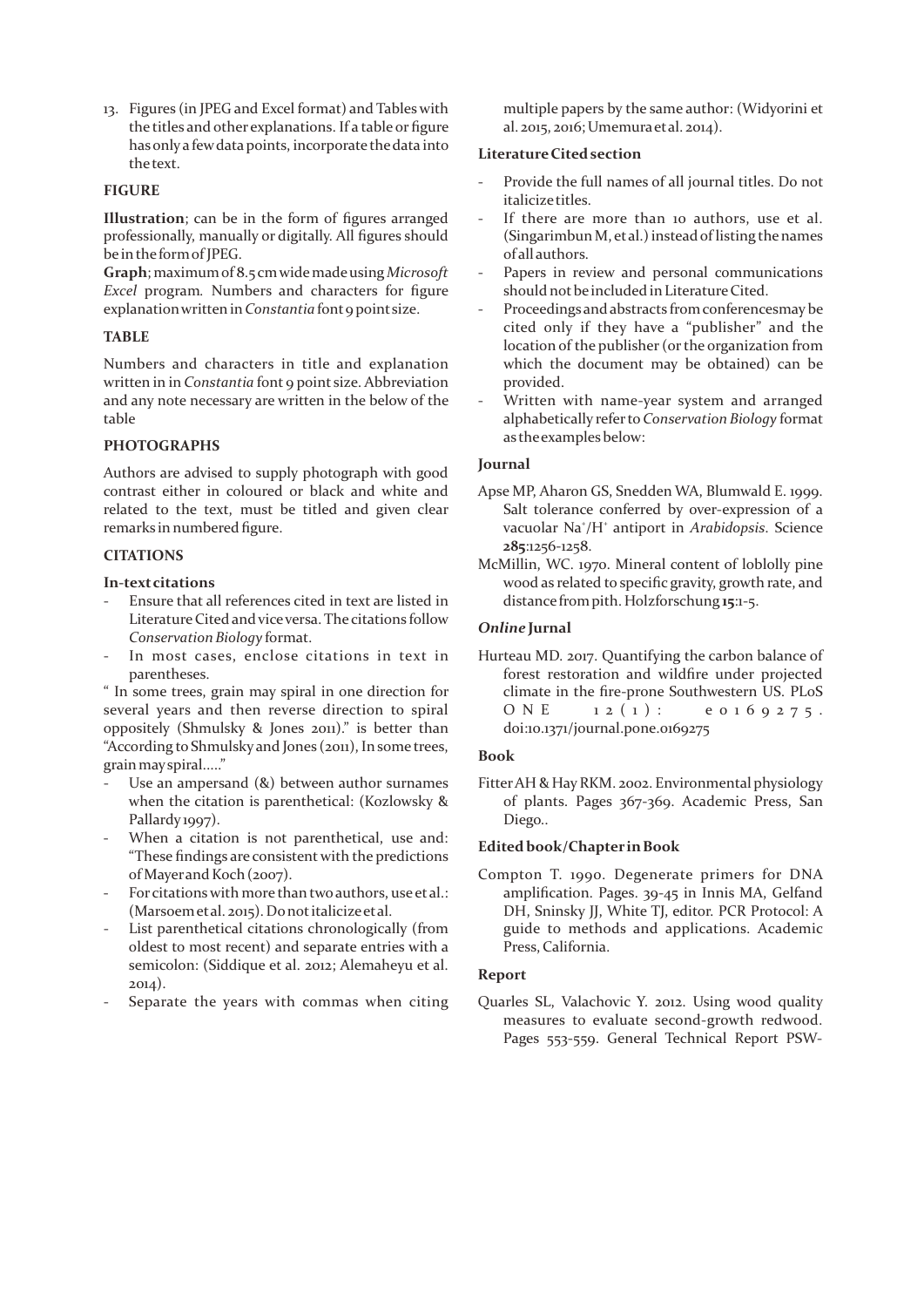GTR-238. 553-559. U.S. Departmentof Agriculture, Albany, California.

Poedjirahajoe E. 2007. Pengelompokan mangrove berdasarkan faktor habitat di Pantai Utara Jawa Tengah. Laporan DPP Fakultas Kehutanan,UniversitasGadjahMada, Yogyakarta

#### *Skripsi***/Thesis/Disertation**

Sumiarsih SR. 2008. Initial evaluation of progeny trial of ebony (*Diospyros celebica*) in South Sulawesi. Dissertation (Unpublished). Faculty of Forestry, GadjahMadaUniversity, Yogyakarta.

#### **Internetsourcesotherthanjournals:**

- Include the name of the organization hosting the website, their geographical location, and access date (monthyear).
- Belcher BM. 2003. Towards a harmonized definition of non-wood forest products. FAO, Rome, Italy. Avalaible from http://www.fao.org/docrep/x2450e/ x2450e0d.htm(accessed January 2017).

# **Inpressmanuscripts:**

Officiallyaccepted manuscripts maybecited as inpress in Literature Cited as the examples below:

Andayani W, Purwanto RH, Riyanto S. 2017. Bucking policy optimization of teak log to increase the income of KPH Madiun. Jurnal Ilmu Kehutanan 11: inpress.

# **PROOFREADING**

Authors are sent page proofs by email. The purpose of the proof is to check for typesetting, conversion errors, and the completeness and accuracy of the text, tables and figures. Substantial changes in content, e.g., new results, corrected values, changes in title and authorship, are not allowed without the approval of the Editor. Afteronline publication, further changes can be made only in the form of an Erratum. These should be checked immediately and corrections, as well as answers to any queries, returned to the publishers as an annotated PDF via email or fax within 7 working days (further details are supplied with the proof). It is the author's responsibility to check proofs thoroughly.

#### **FEE**

No fees are charged for submitting and processing of any articles.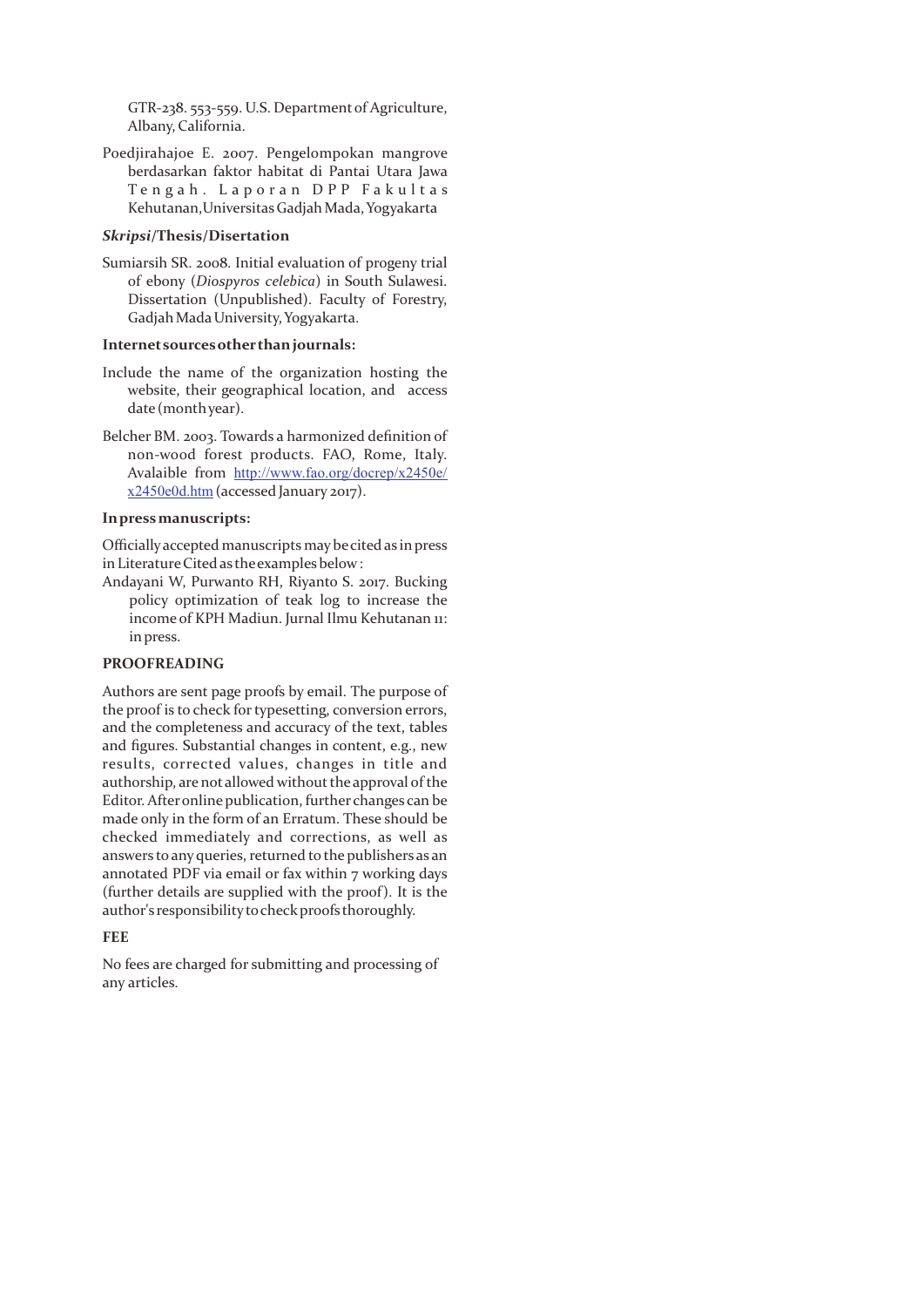# **UMUM**

Redaksi hanya menerima naskah yang belum pernah diterbitkan dan tidak sedang dalam proses penerbitan di jurnal/terbitan ilmiah yang lain. Pemuatan dalam terbitan JIK untuk artikel yang ternyata telah/sedang akan diterbitkan di jurnal/terbitan ilmiah lain sepenuhnya menjadi tanggung jawab penulis.

# **BENTUK NASKAH**

Jurnal Ilmu Kehutanan menerima naskah dalam bentuk Hasil Penelitian (research papers), Catatan Penelitian (short communication), dan Ulasan (review) baik dalam bahasa Indonesia maupun bahasa Inggris. Hasil Penelitian harus ringkas, fokus pada hasil-hasil terbaru dan data. Jumlah tidak tidak lebih dari 20 halaman cetak dan dengan jumlah pustaka antara 10 - 30. Catatan Penelitian merupakan naskah singkat dari penelitian baru pada lingkup terbatas dan tidak lebih dari 8 halaman cetak. Ulasan bersifat mengulas penelitian-penelitian terbaru pada topik khusus. Bagian-bagian dari naskah Ulasan mengikuti tata cara penulisan di bawah, kecuali tidak perlu bagian " Bahan dan Metode ", dan " Hasil dan Pembahasan". Jumlah halaman Ulasan bisa bervariasi menyesuaikan dari pentingnya tema dan berisi lebih dari 20 pustaka.

## **PENGIRIMAN NASKAH**

Naskah dikirim ke:

**Redaksi Jurnal Ilmu Kehutanan**

**Fakultas Kehutanan Universitas Gadjah Mada**

# **Jln. Agro, Bulaksumur, Yogyakarta 55281**

**Telp. 0274-512102, Fax. +62-274-550541; E-mail: jik@ugm.ac.id**

# **FORMAT NASKAH**

- 1. Naskah diketik dengan 1 1/2 spasi pada kertas HVS kuarto (A4)
- 2. Margin semua sisi 2,5 cm, huruf Constantia, ukuran 10 point
- 3. Jumlah halaman minimal 5, maksimal 20
- 4. Nomor halaman diletakkan di ujung kanan bawah
- 5. Gambar dan tabel dikelompokkan bersama di bagian akhir naskah pada lembar yang terpisah.

Naskah disusun dengan urutan sebagai berikut:

1. Judul (maksimum 20 kata) : harus ringkas, spesifik, dan berkaitan. Ditulis dalam bahasa Indonesia dan bahasa Inggris. Singkatan dan rumus agar dihindari sebisa mungkin.

- 2. Nama lengkap penulis (jangan disingkat)
- 3. Nama, alamat lengkap, dan kode pos lembaga/ institusi 4. Nama, telp., fax, dan e-mail penulis untuk korespondensi
- 5. Abstrak dalam bahasa Inggris (maksimum 300 kata) : ditulis dalam satu paragraf. Abstrak harus memberikan gambaran jelas dari isi keseluruhan naskah melalui penjelasan singkat dari tujuan, metoda, hasil-hasil utama penelitian dan kesimpulannya.
- 6. Kata kunci dalam bahasa Inggris (maksimum 5 kata) : mengandung 5 kata kunci yang mewakili isi utama dari naskah. Hindari kata-kata atau istilah-istilah yang terlalu umum (misalnya, hindari kata 'and', 'of') dan tidak terlalu banyak menggunakan dengan singkatan : hanya singkatan yang sangat umum bisa dipakai.
- 7. Abstrak dalam bahasa Indonesia (maksimum 300 kata) : lihat keterangan no. 5
- 8. Kata kunci dalam bahasa Indonesia (maksimum 5 kata) : lihat keterangan no. 6.
- 9. Pendahuluan : secara ringkas menjelaskan penelitian yang dilakukan dalam konteks yang luas dan arti pentingnya. Tujuan penelitian perlu ditegaskan dan bagaimana kemanfaatannya. Tema yang sedang diteliti harus diulas secara cermat dan pustaka-pustaka penting harus disitir. Penulisan dilakukan agar tetap bisa dibaca oleh peneliti lainnya yang awam terhadap tema yang diteliti. Tinjauan pustaka dan ringkasan hasil yang terlalu detail agar dihindari.
- 10. Bahan dan Metode : bagian ini harus dibagibagi menjadi beberapa sub-bab yang mencakup desain studi, tipe bahan dan alat, dan tipe analisis yang digunakan. Penjelasan harus memadai sehingga peneliti lainnya bisa mengulang dan melakukan dengan hasil sama dengan yang dipublikasikan. Metode yang sudah dipublikasikan bisa diringkas dengan menyitir pustakanya: bila terdapat perubahan yang berarti maka harus dijelaskan secara detail.
- 11. Hasil dan Pembahasan : bagian ini bisa dibagibagi lagi menjadi sub-bab dengan judul yang pendek dan informatif. Hasil, penafsiran, dan kesimpulan penelitian dijelaskan secara ringkas dan cermat. Pembahasan harus menyinggung pentingnya hasil penelitian pada kondisi sekarang atau hasil penelitian lainnya tetapi tanpa mengulang-ulang hasilnya. Temuan-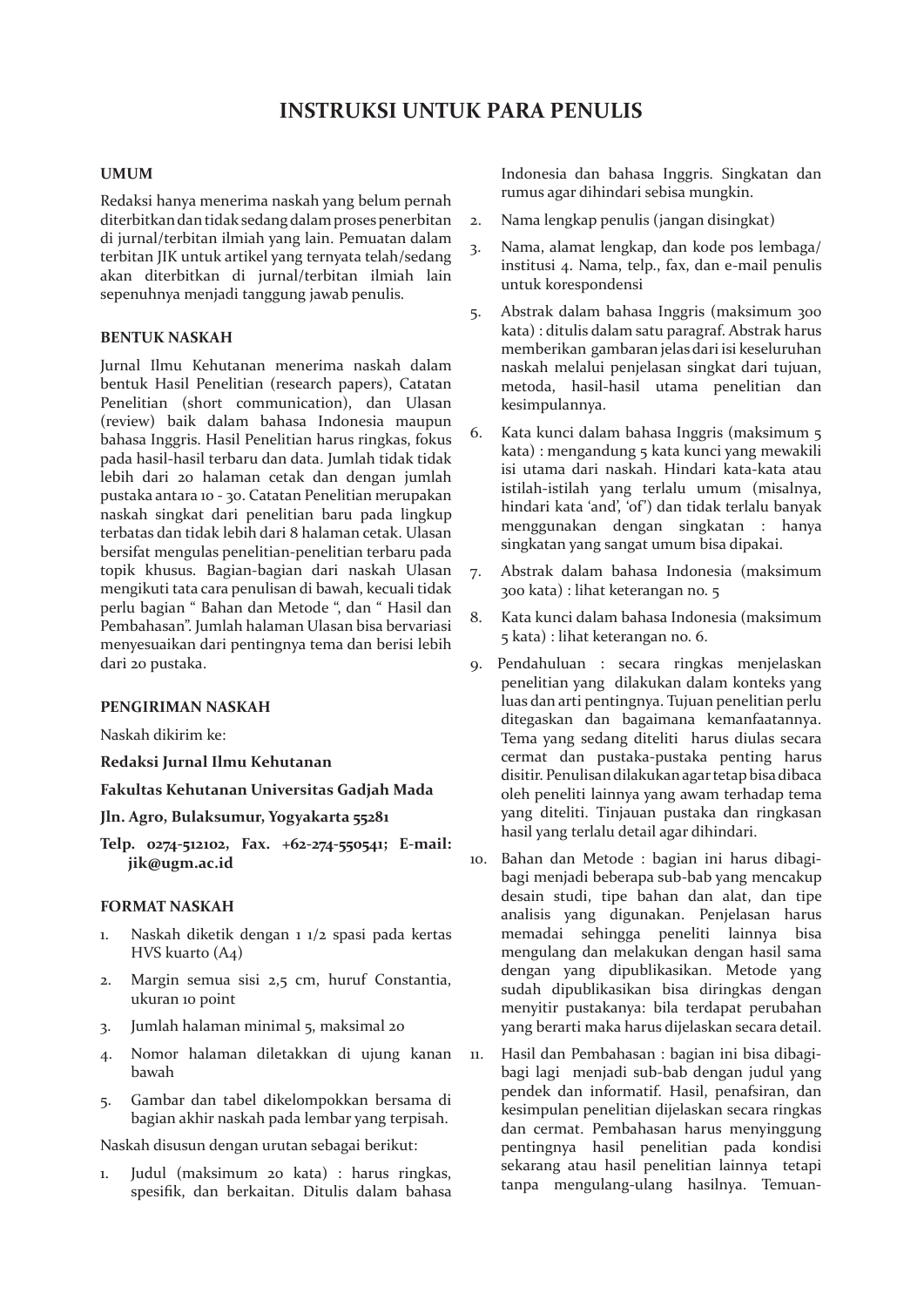temuan dan implikasinya harus dibahas dalam konteks yang lebih luas serta ditegaskan bagaimana untuk arah penelitian lanjutannya.

- 12. Kesimpulan : berisi poin-poin penting dari hasil penelitian. Isi tidak boleh persis dengan yang ada di Abstrak/Intisari, tetapi lebih menjelaskan hasilhasil yang penting, kemungkinan penerapan, serta tindak lanjut penelitian ke depan.
- 13. Ucapan Terima Kasih : bagian ini tidak wajib. Apabila diperlukan, ditulis institusi yang membiayai beserta skema/nomor hibahnya. Ucapan terima kasih juga berlaku untuk personel yang membantu bahan penelitian, keahlian, waktu selama penelitian tetapi tidak sebagai penulis.
- 14. Daftar Pustaka : diurutkan sesuai alfabet dan berisi sebagian besar pustaka-pustaka primer (minimum 10 pustaka primer) dan terbitan dalam sepuluh tahun terakhir (minimum 50% dari jumlah pustaka).
- 15. Gambar (dalam format JPEG) dan Tabel serta keterangannya ditulis dalam bahasa Indonesia dan bahasa Inggris. Apabila sebuah tabel atau gambar hanya berisi data yang sedikit, maka data tersebut dimasukkan dalam teks.

# **FORMAT GAMBAR**

**Ilustrasi** : Dapat berupa gambar yang dibuat secara profesional baik dengan cara manual atau komputer. Bila ada gambar harus dalam format JPEG. Gambar grafik; maksimum lebar 8,5 cm dibuat dalam program Microsoft Excel. Angka dan huruf keterangan gambar menggunakan huruf bertipe Constantia ukuran 9 point.

# **FORMAT TABEL**

Angka dan huruf menggunakan huruf bertipe Constantia ukuran 9 point. Kepanjangan untuk singkatan yang ada dalam tabel diberikan di bawah tabel.

# **FORMAT FOTO**

Penulis disarankan untuk menyediakan foto dengan kekontrasan yang jelas untuk foto berwarna maupun hitam-putih. Foto harus berkaitan dengan teks, diberi judul, dan dinomori.

# **PENYITIRAN**

## **Penyitiran dalam teks**

- Penulis harus memastikan pustaka yang disitir dalam teks sudah tercantum dalam Daftar Pustaka, demikian pula sebaliknya. Penyitiran mengacu pada format *Conservation Biology*.
- Penyitiran secara umum dilakukan dengan memakai tanda kurung, contoh :

Tiap hektar ekosistem mangrove dapat menyimpan karbon empat kali lebih banyak dibanding dengan ekosistem lainnya (Daniel et al. 2011). Penyitiran di atas lebih dianjurkan daripada : Menurut Daniel et al. (2011), tiap hektar ekosistem mangrove dapat menyimpan karbon ........................

- Tanda '&' digunakan bila menyitir antara nama belakang penulis dalam tanda kurung : (Mayer & Koch 2007).
- Apabila penyitiran tidak dalam tanda kurung, maka digunakan kata 'dan' untuk memisahkan penulisnya : " Nilai yang diperoleh penelitian ini lebih kecil dari nilai kayu *Pinus taeda* oleh Zicherman dan Thomas (1972)."
- Untuk penyitiran lebih dari 2 penulis, maka digunakan 'et al.' yang tidak dimiringkan : (Komiyama et al. 2008).
- Urutan penyitiran di dalam adalah dari pustaka yang lama sampai terbaru dan dipisahkan oleh tanda '; : (Siddique et al. 2012; Alemaheyu et al. 2014).
- Urutan penyitiran untuk penulis yang sama dipisahkan oleh tanda "; : (Widyorini et al. 2015, 2016; Umemura et al. 2014).

# **Bagian Daftar Pustaka**

- Judul ditulis secara lengkap dan huruf tidak dimiringkan.
- Apabila lebih dari 10 penulis, maka menggunakan et al. (mis. Singarimbun M, et al.) sebagai pengganti semua penulisnya.
- Naskah yang masih dalam proses telaah dan komunikasi personal tidak bisa dimasukkan dalam Daftar Pustaka.
- Prosidings dan abstrak dari seminar bisa disitir apabila ada penerbit dan lokasinya (atau ada organisasi yang mengeluarkan dokumen tersebut).
- Daftar pustaka ditulis memakai sistem namatahun dan disusun secara abjad mengacu format *Conservation Biology* seperti contoh berikut:

# **Jurnal**

- Apse MP, Aharon GS, Snedden WA, Blumwald E. 1999. Salt tolerance conferred by over-expression of a vacuolar Na+ /H+ antiport in *Arabidopsis*. Science **285**:1256-1258.
- McMillin WC. 1970. Mineral content of loblolly pine wood as related to specific gravity, growth rate, and distance from pith. Holzforschung **15**:1-5.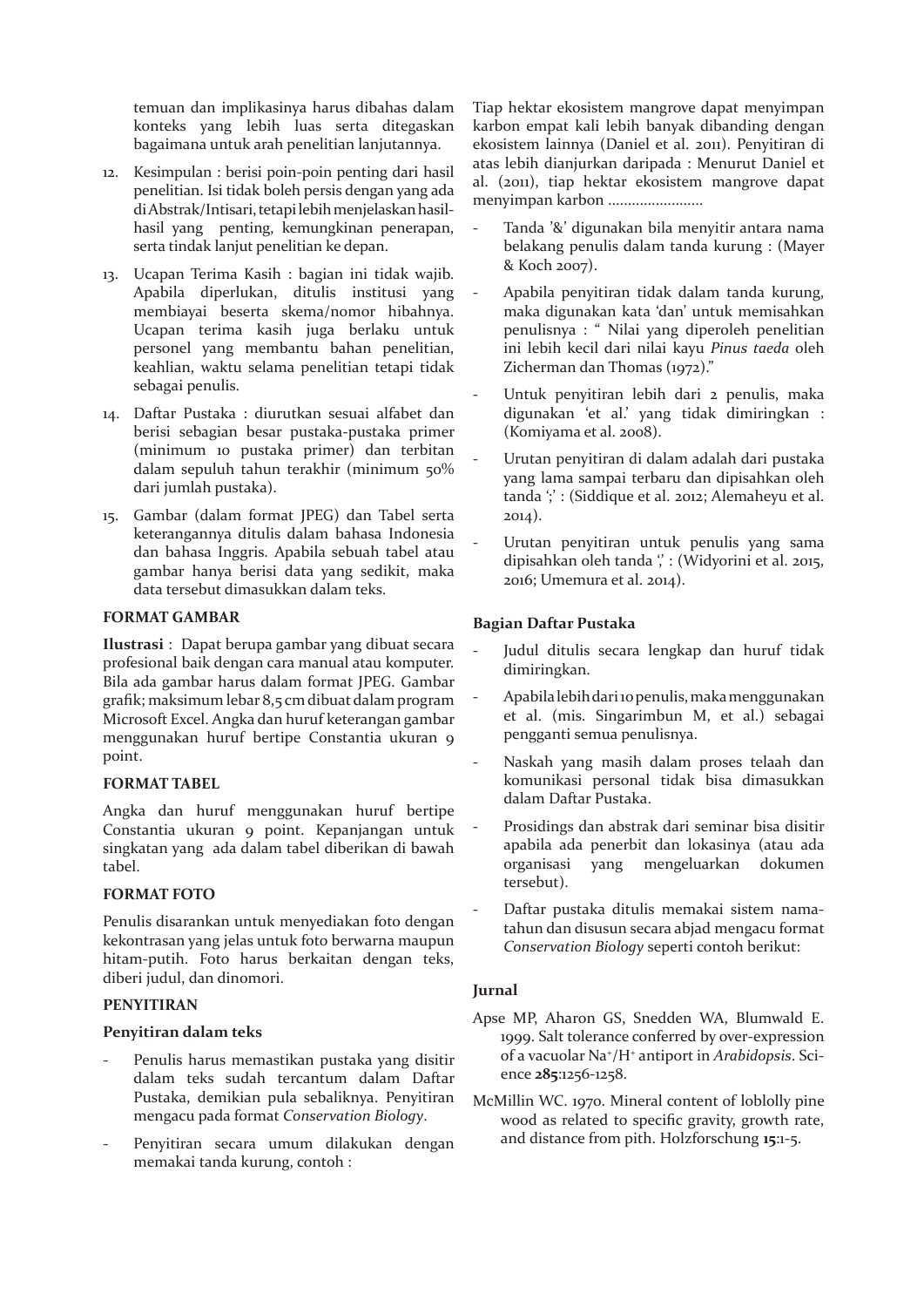## *Online* **Jurnal**

Hurteau MD. 2017. Quantifying the carbon balance of forest restoration and wildfire under projected climate in the fire-prone Southwestern US. PLoS ONE 12(1): e0169275. doi:10.1371/journal. pone.0169275

# **Buku**

Fitter AH, Hay RKM. 2002. Environmental physiology of plants. Hlm. 367. Academic Press, San Diego.

#### **Buku dengan editor/bab dalam buku**

Compton T. 1990. Degenerate primers for DNA amplification. Hlm. 39-45 dalam Innis MA, Gelfand DH, Sninsky JJ, White TJ, editor. PCR Protocol: A guide to methods and applications. Academic Press, California.

#### **Laporan**

- Quarles SL, Valachovic Y. 2012. Using wood quality measures to evaluate second-growth redwood. Pages 553-559. General Technical Report PSW-GTR-238. 553-559. U.S. Department of Agriculture, Albany, California.
- Poedjirahajoe E. 2007. Pengelompokan mangrove berdasarkan faktor habitat di Pantai Utara Jawa Tengah. Laporan DPP Fakultas Kehutanan,Universitas Gadjah Mada, Yogyakarta

#### **Skripsi/Tesis/Disertasi**

Sumiarsih SR. 2008. Evaluasi awal uji keturunan eboni (*Diospyros celebica*) di Sulawesi Selatan. Skripsi (Tidak dipublikasikan). Fakultas Kehutanan, Universitas Gadjah Mada, Yogyakarta.

#### **Informasi dari Internet di luar jurnal**

Menyebut nama organisasi induk *website*, lokasi geografisnya dan bulan-tahun akses.

Belcher BM. 2003. Towards a harmonized definition of non-wood forest products. FAO, Roma, Italia. http://www.fao.org/docrep/x2450e/x2450eod. htm (diakses January 2016).

#### **Naskah dalam proses penerbitan (***in press***)**

Naskah yang telah resmi diterima bisa disitir melalui format 'dalam proses penerbitan' di Daftar Pustaka, seperti contoh di bawah :

Andayani W, Purwanto RH, Riyanto S. 2017. Optimalisasi pembagian batang (*Bucking Policy*) kayu bulat jatim dalam rangka meningkatkan pendapatan KPH Madiun. Jurnal Ilmu Kehutanan 11: dalam proses penerbitan.

(Herpestes javanicus) di Hutan Pendidikan Wanagama, Gunung Kidul (Oleh: Woro Laras & Sena Adi Subrata, 2018) Foto sampul depan : Habitat potensial Garangan